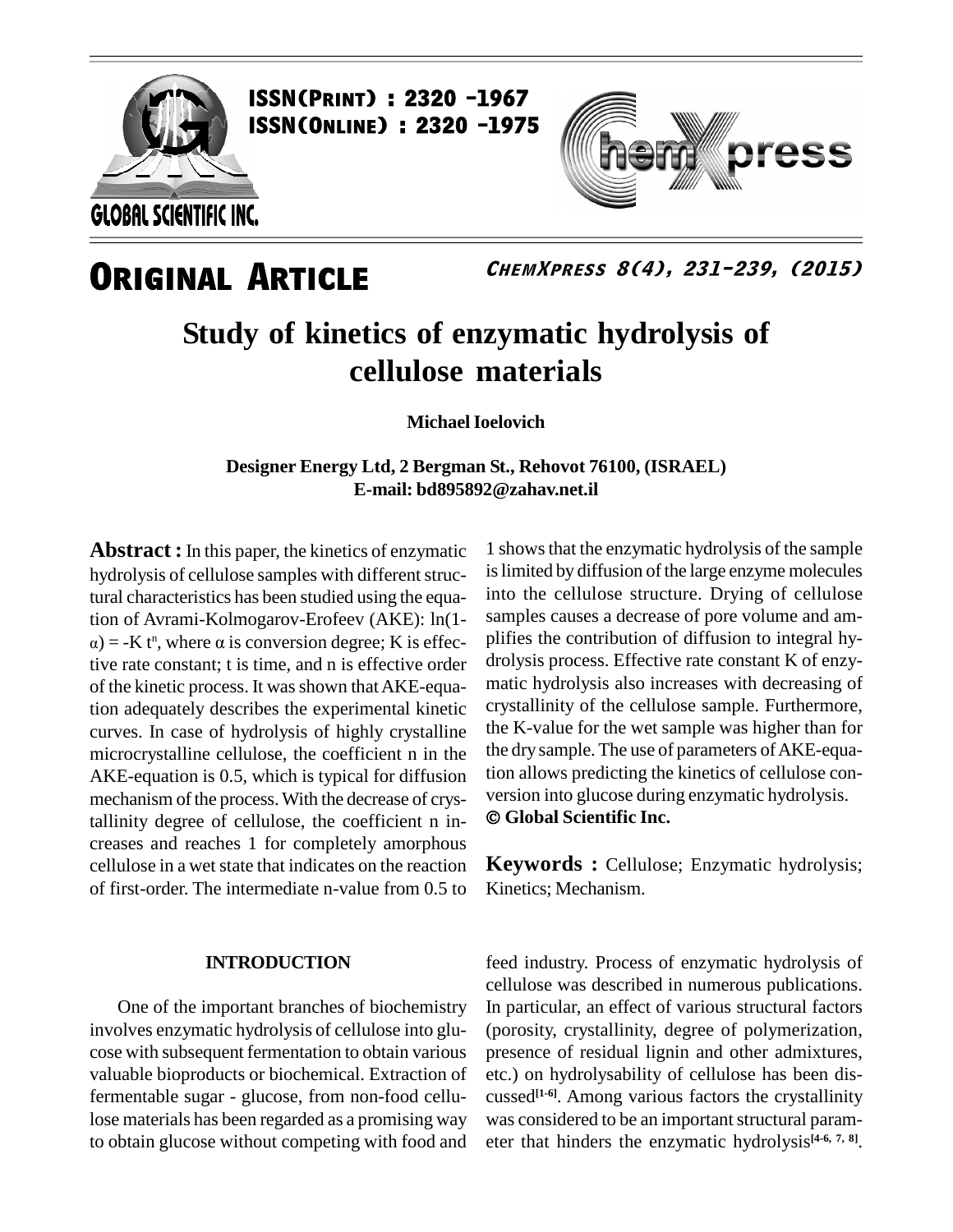Amorphization of cellulose by its dissolution followed by regeneration from the solutions leads to extremely rise in hydrolysis rate and conversion degree<sup>[8-10]</sup>. Dependence of enzymatic digestibility on into the the solid content of cellulose substrate and enzyme loading has been also studied **[11, 12]**.

Though numerous investigations, some problems of the cellulose hydrolysis were not solved yet, and Though numerous investigations, some problems reactiof the cellulose hydrolysis were not solved yet, and tion of the enzymatic used to among them – kinetic mechanism of the enzymatic hydrolysis. As known, a rate of the enzymatic hy- $\ln(1-\alpha) = -K t^n$ drolysis of cellulose samples decreases during time of the process like to kinetics of other reactions. However, a reaction order of the cellulose enzymatic hydrolysis is usually lower than 1. This is explained by action of additional factors such as increase in the content of less digestible crystalline part or/and accumulation of inhibiting products during the hy drolysis process, etc. **[13-15]**. Besides, a diffusion limitation of the hydrolysis reaction can occur.

To describe the complicated kinetic curves of the cellulose hydrolysis, various models have been proposed. Unfortunately, the most models have fo cused on one specific aspect of the hydrolysis pro cess, but have excluded the others simultaneously occurring processes. Various models and equations were proposed to describe kinetics of enzymatic hydrolysis of cellulose substrates **[13-15, 17-20]**. These equations can be used for mathematic analysis of the experimental kinetic curves, but these are not valid for disclosing of the real kinetic mechanism of USA. Undread beached Kraft spruce pup was de-<br>the enzymptic hydrolysis. As shown the initial stage livered from Södra plant, Sweden. Linter of the the enzymatic hydrolysis. As shown, the initial stage of cellulose hydrolysis can be described by the equation of pseudo-first order kinetics; however, this equation does not describe the whole kinetic curve<sup>[7]</sup>. The Michaelis-Menten kinetic model and its modifications developed for homogeneous enzymatic re actions in solutions are not valid for the heteroge neous hydrolysis of cellulose **[16, 17]**.

Diffusion process plays an important role in het erogeneous systems, comprising a soluble enzyme and insoluble substrate. Since the molecules of cellulolytic enzymes are large having an increased MW ranging usually from 40000 to 80000, the hydroly sis reaction may be limited by diffusion of large molecules of cellulases into a cellulose substrate. Furthermore, the contribution of reverse diffusion of the reaction products should be also taken into account. Thus, the kinetics of the hydrolysis reaction can depend on the diffusion of enzyme molecules into the solid cellulose and on the reverse diffusion of formed sugarsinto the aqueous phase **[14]**.

As is known, when a combination of chemical reaction and diffusion processtakes place, the equation of Avrami-Kolmogorov-Erofeev (AKE) can be used to describe the integral kinetic process<sup>[15, 21-23]</sup>:<br>  $\ln(1-\alpha) = -Kt^n$  (1) **<sup>n</sup> (1)**

 $\ln(1 - \alpha) = -K t^{n}$  (1)<br>where  $\alpha$  is conversion degree; K is effective rate constant; t is time, and n is effective order of the process that reflects the kinetic mechanism, and namely: if  $n = 1$ , then it is a reaction of the firstorder; if n=0.5, then it is a diffusion process; and if n is in the range from 0.5 to 1, then it is a diffusionlimited reaction.

Main purpose of this paper was to verify the suitability of AKE-equation for the enzymatic hy drolysis of cellulose samples in order to disclose the real kinetic mechanism of hydrolysis process.

#### **EXPERIMENTAL**

#### **Materials**

Various cellulosic materials were used for en zymatic hydrolysis. Bleached sulfite spruce pulp (SFI) was obtained from Weyerhaeuser Co, WA,<br>USA. Undried bleached Kraft spruce pulp was de-<br>livered from Södra plant, Sweden. Linter of the USA. Undried bleached Kraft spruce pulp was demiddle-length cotton "Acala" cultivated in Israel was refined by a soda cooking. Filter paper No 1 of Whatman and microcrystalline cellulose (MCC) Avicel PH-301 also were used. Cotton linter was hydrolyzed with boiling 2.5N HCl for 30 min with subsequent washing up to neutral pH value. Regen erated cellulose (RC) was prepared by regeneration of the MCC solution in ortho-phosphoric acid<sup>[10]</sup>. Low-crystalline cellulose (LC) was obtained by treatment of SFI pulp with liquid ammonia for 30 min with following drying at 60  $\rm{°C}$  up to constant weight. Mercerized cellulose materials were carried by treatment with 18 wt.% NaOH at room tem perature for 1 h with subsequent neutralization and washing up to neutral pH value. To remove excess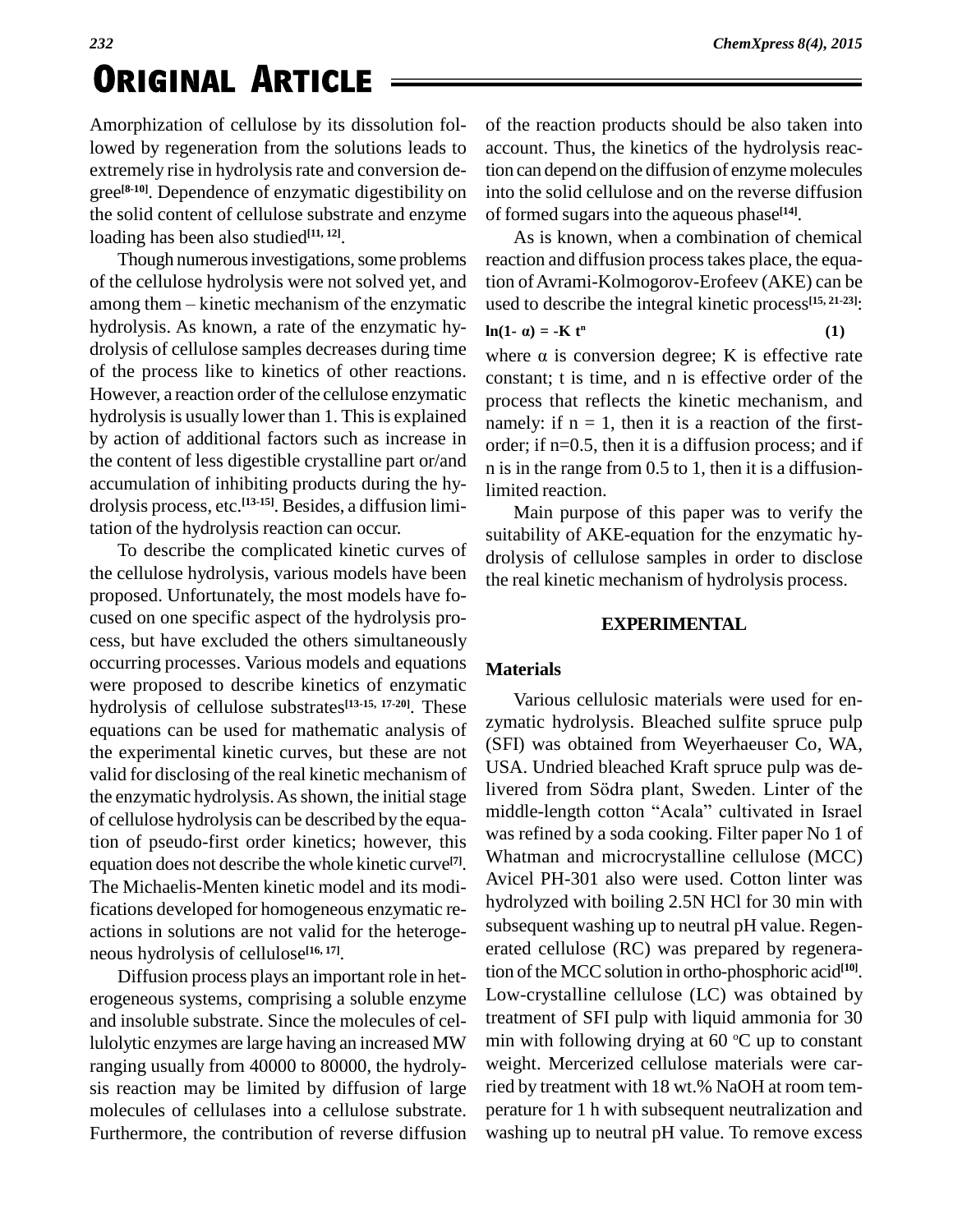water, the not dried cellulose samples were prelimi nary squeezed up to solid content about 20-25 wt. %. Drying of the wet samples was carried outat 105 °C up to constant weight.

#### **Enzymatic hydrolysis**

Cellulose samples were hydrolyzed with a com mercial cellulolytic enzyme preparation Cellic Ctec- 2 (NovozymesA/S,Bagsvaerd, Denmark). Hydroly sis of the samples was carried out in 50-mL polypro pylene tubes each containing the sample with con-<br>sample respectively;  $\varphi = 2\Theta$  diffraction angle. centration of 50 g/L in 50 mM acetate buffer  $(pH=4.8)$ . The samples were thoroughly mixed with the buffer and then Ctec-2 was added to loading of 10 mg enzyme per 1g of dry cellulose. The closed tubes were placed in a shaker incubator at  $50^{\circ}$ C and Chemi agitated at 150 rpm during various times. Finally, the tubes were centrifuged in order to separate the glucose solution.

The concentration of the glucose  $(C_g)$  obtained T-230. as a result of enzymatic hydrolysis of the cellulose samples was determined by HPLC-apparatus of Agilent Technologies 1200 Infinity Series using the Amines HPX-87H column. Main conditions of the HPLC-analysis were: temperature  $45^{\circ}$ C; mobile tion o phase 0.005 M sulfuric acid; flow rate 0.6 ml/min. DP<br>The hydrolyzate was preliminary filtered through<br>0.45 µm Nylon filter and degassed. Conversion de-The hydrolyzate was preliminary filtered through<br>0.45  $\mu$ m Nylon filter and degassed. Conversion degree  $\alpha$  of cellulose samples at enzymatic hydrolysis gree a or centrose samples at enzym

$$
\alpha = C_g/C_m
$$

where  $C_m = 308.64$  mM or 55.55 g/L is maximum concentration of glucose after complete conversion of cellulose to glucose.

**(2)**

#### **X-Ray diffraction**

X-ray investigations of dried and swollen samples were carried out with a Rigaku-Ultima Plus diffractometer ( $CuK_a$  – radiation,  $\lambda$ =0.15418 nm). To hold the swollen structural state, the undried cellulose samples were washed with absolute ethanol, then with acetone and pentane, and finally dried at  $60^{\circ}$ C up to constant weight. X-ray diffractograms  $\frac{1000}{\sqrt{10}}$ then with acetone and pentane, and finally dried at<br>60 °C up to constant weight. X-ray diffractograms by the vestiga<br>were recorded in the  $\varphi$ =2 $\Theta$  angle range from 5 to 60 °C up to constant weight. X-ray diffractograms vest<br>were recorded in the  $\varphi$ =2 $\Theta$  angle range from 5 to 80°. After recording of the diffractograms, the background was separated, and selected X-ray patterns

were corrected and normalized. Then diffraction intensitiesfrom crystalline and non-crystalline regions were separated by a computerized method. The crystallinity degree  $(X)$  and the content of amorphous (non-crystalline) domains (Y) of cellulose sample were determined by the X-ray method **[25, 26]**. were determined by the X-ray method<sup>[25,26]</sup>.<br> **X** =  $\int$  **J**<sub>c</sub> d $\phi$  /  $\int$  **J**<sub>c</sub> d $\phi$  (3)

| $X = \int J_\rho d\phi / \int J_\rho d\phi$ | (3) |
|---------------------------------------------|-----|
| $Y = 1 - X$                                 | (4) |

where  $J_c$  and  $J_o$  are the corrected and normalized<br>diffraction intensities for crystalline regions and<br>sample respectively;  $\varphi$ =20 diffraction angle. diffraction intensities for crystalline regions and

Three diffractograms were recorded for the each cellulose type to calculate average X and Y values and standard deviations that were in the range  $\pm 0.02$ .

#### **Chemical and physicochemical tests**

The content of alpha-cellulose and average de gree of polymerization (DP) of the cellulose samples were studied by standard TAPPI methods T-203 and T-230. Water retention value (WRV) of the samples characterizing total volume of pores  $(V_p)$  in the water medium was tested by the method of Jayme et al.<sup>[24]</sup> using a centrifugal force 3000 G for 15 min<br>(see SCAN-C 62:00 procedure). SD at determina-<br>tion of alpha-cellulose content was at most  $\pm$  1%, of (see SCAN-C 62:00 procedure). SD at determina-(see SCAN-C 62:00 procedure). SD at<br>tion of alpha-cellulose content was at me<br> $DP \pm 10$ , and of WRV  $\pm 0.1$  cm<sup>3</sup>/g.

#### **RESULTSAND DISCUSSION**

#### **Characteristics of cellulose materials**

Some characteristics of the dried cellulose samples are shown in TABLE 1. The samples contained relatively high level of alpha-cellulose indi cating that they were sufficient pure. Samples of commercial MCC Avicel and hydrolyzed cotton linter were highly crystalline and characterized by a low content of non-crystalline domains.Treatment of cellulose samples with 18 wt.% sodium hydroxide caused irreversible disruption of the crystalline structure and increased the content of non-crystalline domains. Sample of regenerated cellulose (RC) had the most amorphized structure among the all in vestigated cellulose samples (TABLE 1, Figure 1).

Investigations of water retention value (WRV) of various cellulose samples were carried out to estimate total volume of pores  $(V_p)$ . Undried cellu-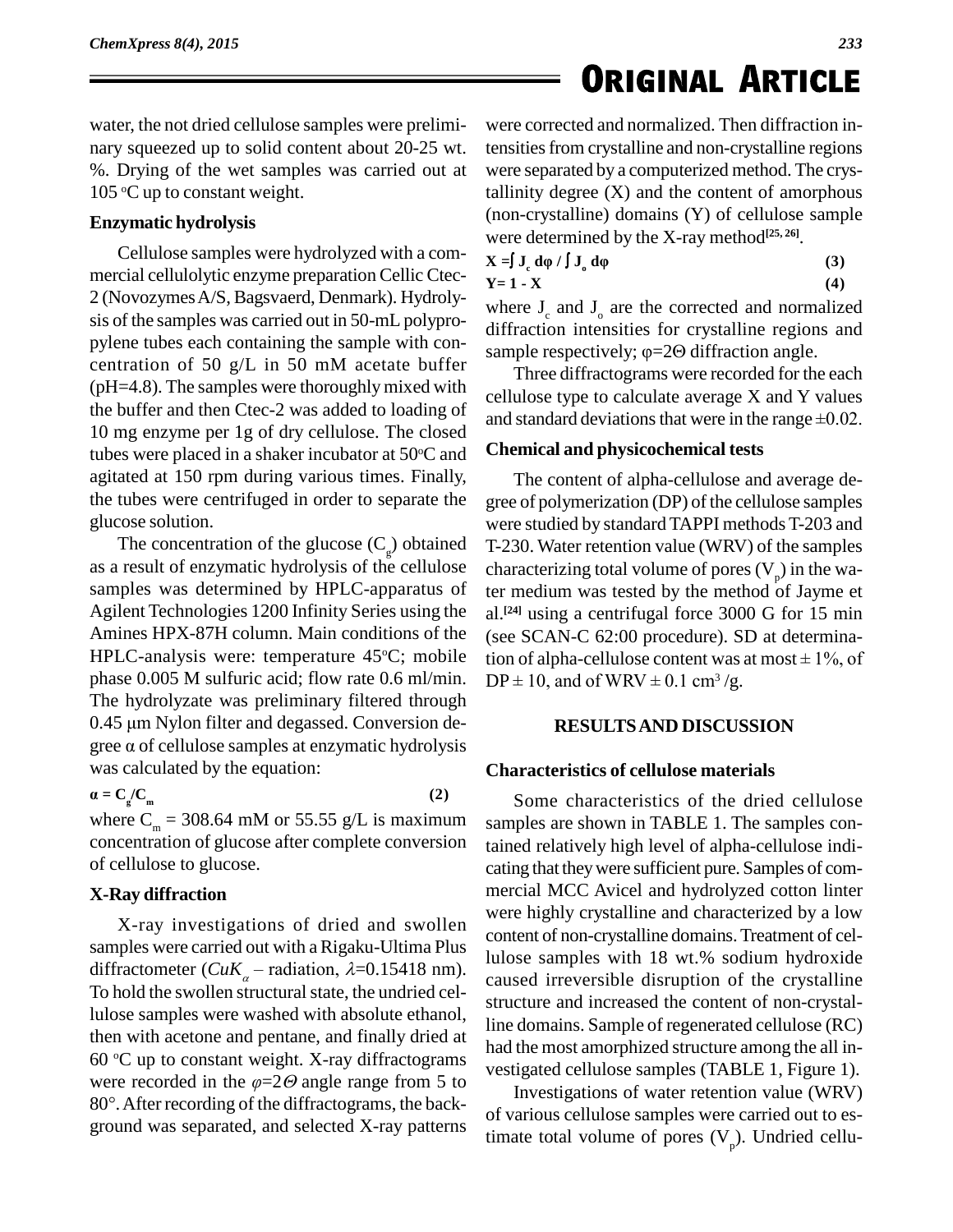| <b>Samples</b>                      | Alfa-Cellulose, % | <b>DP</b> | X    | Y    |
|-------------------------------------|-------------------|-----------|------|------|
| Sulfite pulp (SFI)                  | 95                | 1100      | 0.63 | 0.37 |
| Kraft pulp $(KP)$                   | 92                | 960       | 0.65 | 0.35 |
| Mercerized Kraft pulp (KPM)         | 99                | 910       | 0.53 | 0.47 |
| Filter paper (FP)                   | 99                | 1200      | 0.71 | 0.29 |
| Refined cotton linter (CL)          | 98                | 1600      | 0.69 | 0.31 |
| Acid-hydrolyzed cotton linter (CLH) | 86                | 180       | 0.77 | 0.23 |
| Mercerized cotton linter (CLM)      | 99                | 1520      | 0.55 | 0.45 |
| Avicel MCC (AV)                     | 87                | 170       | 0.75 | 0.25 |
| Mercerized Avicel (AVM)             | 98                | 160       | 0.57 | 0.43 |
| Low-crystalline SFI pulp (LC)       | 93                | 1000      | 0.38 | 0.62 |
| Regenerated cellulose (RC)          |                   | 150       | 0.25 | 0.75 |

|  |  | <b>TABLE 1: Characteristics of dried cellulose samples</b> |  |
|--|--|------------------------------------------------------------|--|
|--|--|------------------------------------------------------------|--|



ie (degree)<br>yzed cotton (1) and regener<br>where F = -ln(1- $\alpha$ ) **Figure 1 : X-ray diffractograms of acid-hydrolyzed cotton (1) and regenerated cellulose (2)**

lose samples were characterized by high volume of where  $F = -\ln(1-\alpha)$ pores, 1.5-2 cm<sup>3</sup>/g, while drying of the wet samples 7 led to falling in the  $V_p$ -value (Figure 2).

#### **Kinetics of enzymatic hydrolysis of cellulose materials**

Kinetics of the enzymatic hydrolysis of cellulose samples was characterized by the decrease in hydrolysis rate over time (Figure 3). Drying of the undried samples caused a decline of the conversion degree due to porosity decrease (Figure 4). At a cer- $\alpha$ tain time of hydrolysis, the conversion degree was higher for the cellulose sample having more decrystallized and more porous structure, e.g. for the wet RC.

To linearize the experimental kinetic curves, a logarithmic form of AKE-equation was used:  $ln\mathbf{F} = ln\mathbf{K} + \mathbf{n}$  **lnt (5)** 

The verification confirmed that experimental kinetics can be linearized really in coordinates of the eq. (5), as shown for example in Figure 5, 6.

The parameters of AKE-equation, coefficient n and effective rate constant K*,* for the investigated cellulose samples are presented in TABLE 2. These parameters permit to calculate the conversion de gree of cellulose during the enzymatic hydrolysis by the equation (6):

$$
= 1 - AntiLn(-Ktn)
$$
 (6)

As can see from the example presented in Fig ure 7, the calculated results coincide with the ex perimental points, which confirm the adequacy of AKE-equation.

Coefficient n in AKE-equation for highly crystalline cellulose samples is 0.5 that evidences on the diffusion mechanism of the enzymatic hydrolysis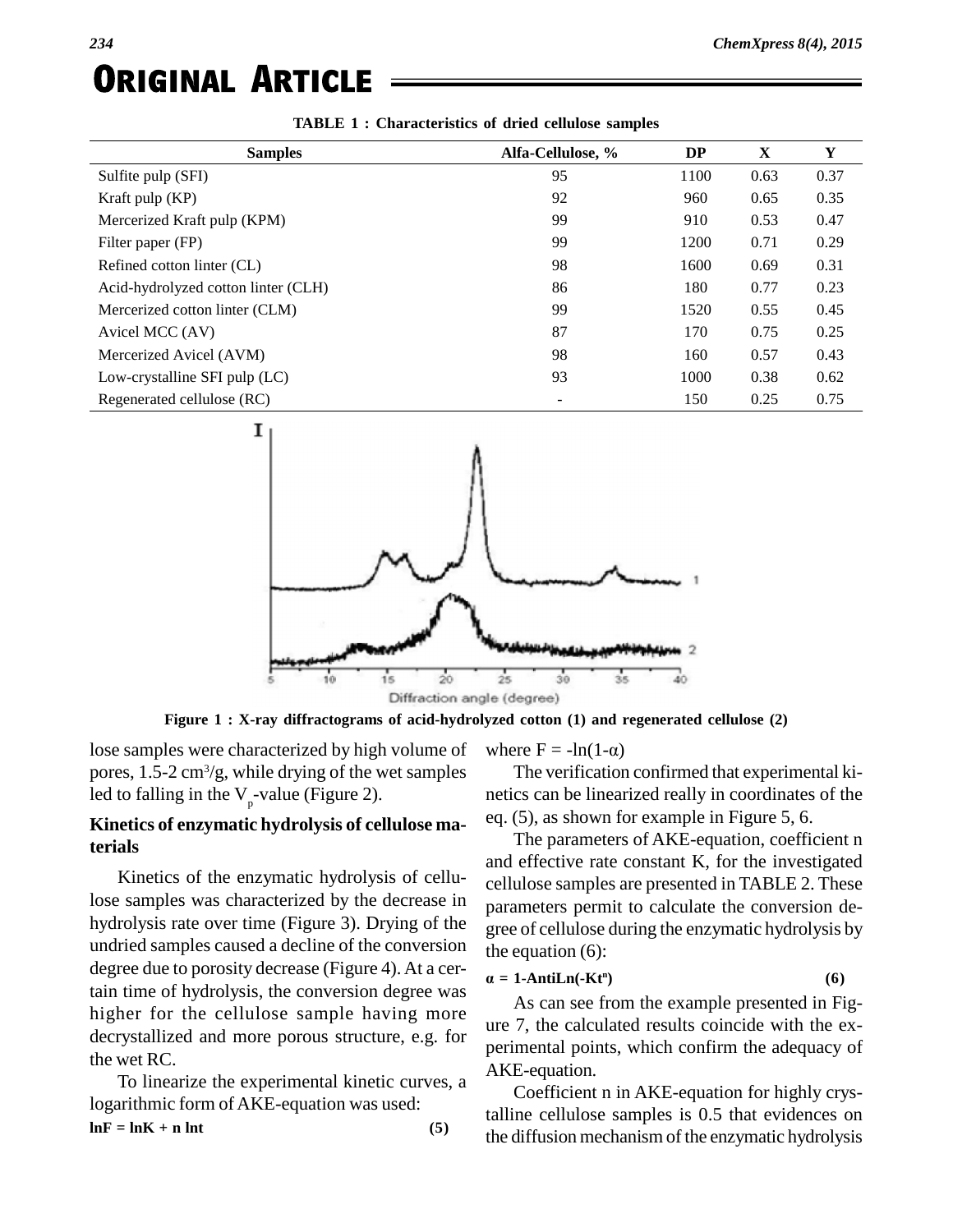

Figure 2 : Pore volume for not dried and dried cellulos samples: kraft pulp (KP) and mercerized cotton linter **(CLM)**



**Figure 3 : Kinetics of the enzymatic hydrolysis of undried cellulose samples**



**Figure 4 : Kinetics of the enzymatic hydrolysis of dried cellulose samples**

(TABLE 2, Figure 8). With the decrease of crystallinity degree of cellulose, the coefficient n increases and reaches 1 for completely amorphous cellulose in a wet state that indicates on the reaction of first order.

Intermediate n-value from 0.5 to 1 for the other samples shows that the enzymatic hydrolysis is limited by diffusion of the large enzyme molecules into cellulose substrates. Drying of cellulose samples decreases volume of pores and therefore amplifies

*235*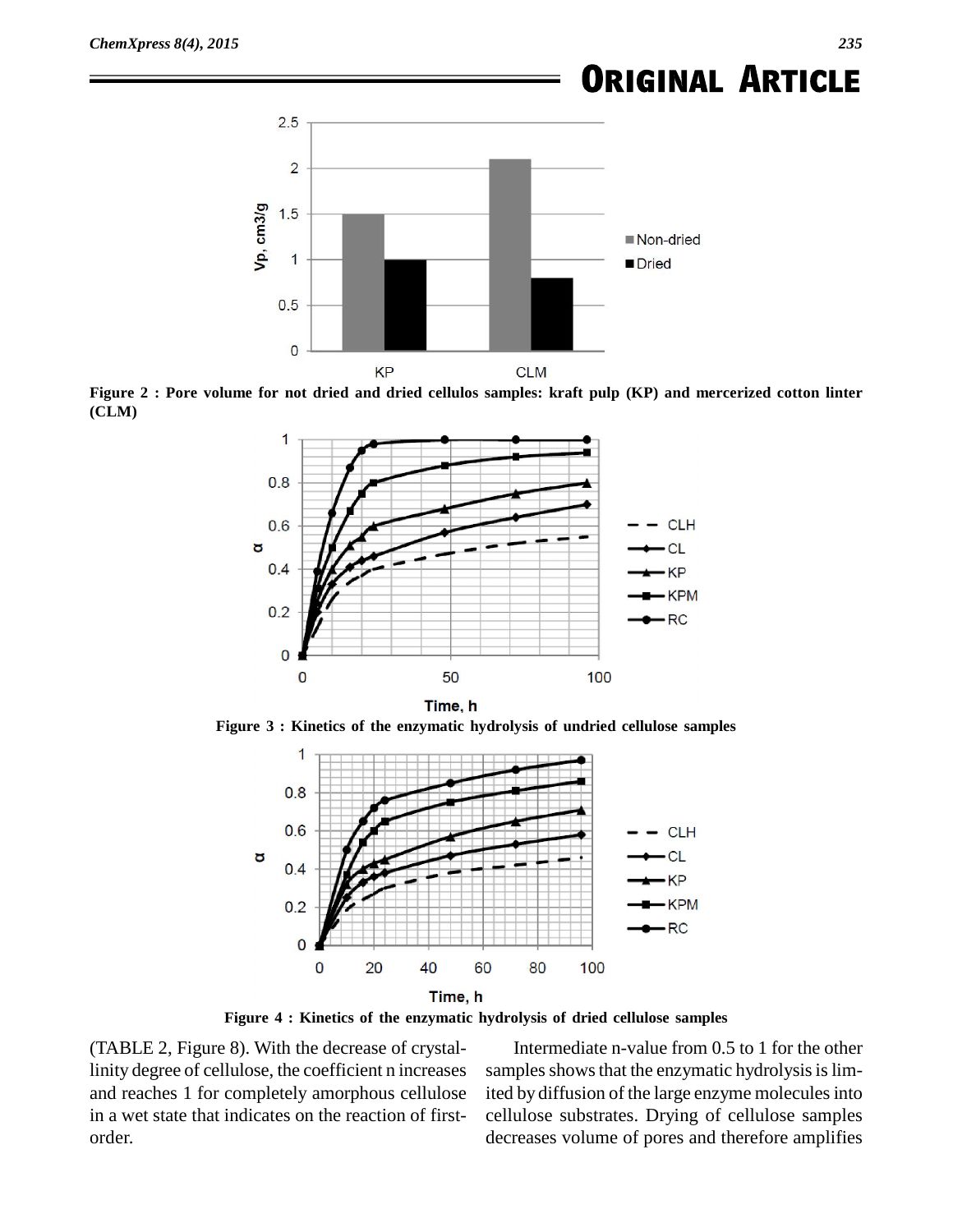

Figure 5 : Linearized kinetics of the enzymatic hydrolysis of undried (1) and dried (2) samples of hydrolyzed cotton **linter (CLH)**



**Figure 6 : Linearized kinetics of the enzymatic hydrolysis of undried (1)and dried (2)samples of regenerated cellulose (RC)**



**Figure 7 : Calculated and experimental kinetics of enzymatic hydrolysis of dried cotton linter (CL)**

the contribution of diffusion to integral hydrolysis process.

Effective rate constant, K, of enzymatic hydroly of cellulose. Moreover, K*-*value for the wet sample is higher than for the dry sample (Figure 9).

sis increases with decreasing of crystallinity degree formed after a certain hydrolysis time, using the fol-The AKE-equation allows calculating also the concentration  $(C_{\alpha})$  of reduci is higher than for the dry sample (Figure 9).<br>The AKE-equation allows calculating also the<br>concentration  $(C_g)$  of reducing sugar – glucose,<br>formed after a certain hydrolysis time, using the following equation: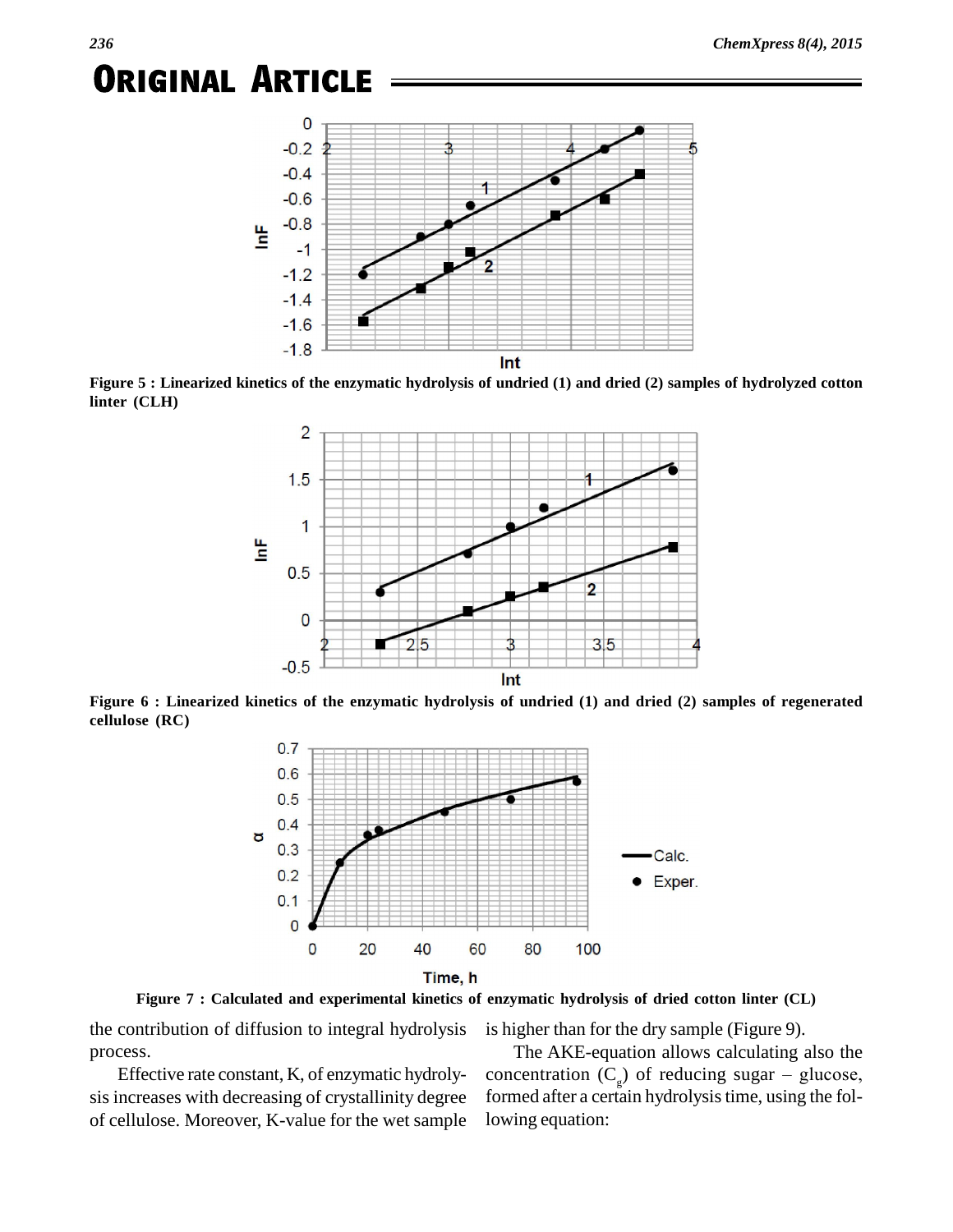| <b>Samples</b> |                  | <b>Undried</b> |         | <b>Dried</b> |             |
|----------------|------------------|----------------|---------|--------------|-------------|
|                | $\mathbf X$      | $\mathbf n$    | $\bf K$ | $\mathbf n$  | $\mathbf K$ |
| <b>CLH</b>     | 0.77             | 0.50           | 0.10    | 0.50         | 0.06        |
| AV             | 0.75             | 0.50           | 0.10    | 0.50         | 0.06        |
| FP             | 0.71             | 0.55           | 0.10    | 0.50         | 0.08        |
| CL             | 0.69             | 0.55           | 0.11    | 0.50         | 0.09        |
| <b>KP</b>      | 0.65             | 0.55           | 0.14    | 0.55         | 0.10        |
| <b>SFI</b>     | 0.63             | 0.6            | 0.14    | 0.55         | 0.11        |
| <b>AVM</b>     | 0.57             | 0.65           | 0.14    | 0.55         | 0.12        |
| <b>CLM</b>     | 0.55             | 0.65           | 0.14    | 0.60         | 0.13        |
| <b>KPM</b>     | 0.53             | 0.70           | 0.15    | 0.60         | 0.13        |
| <b>LCC</b>     | 0.38             | 0.75           | 0.20    | 0.60         | 0.15        |
| RC             | 0.25             | 0.82           | 0.25    | 0.65         | 0.18        |
| Am             | $\boldsymbol{0}$ |                | 0.33    | 0.70         | 0.25        |



Figure 8 : Dependence of coefficient (n) on the content of amorphous domains of cellulose (Y) for undried (1) and dried (2) samples



Figure 9 : Dependence of effective rate constant (K) on the content of amorphous domains of cellulose (Y) for **undried (1) dried (2) samples**

$$
C_{\rm g} = C_{\rm m} \left[ 1 - AntiLn(-Kt^n) \right]
$$

**<sup>n</sup>)] (7)** The example of Figure 10 shows that the calcu-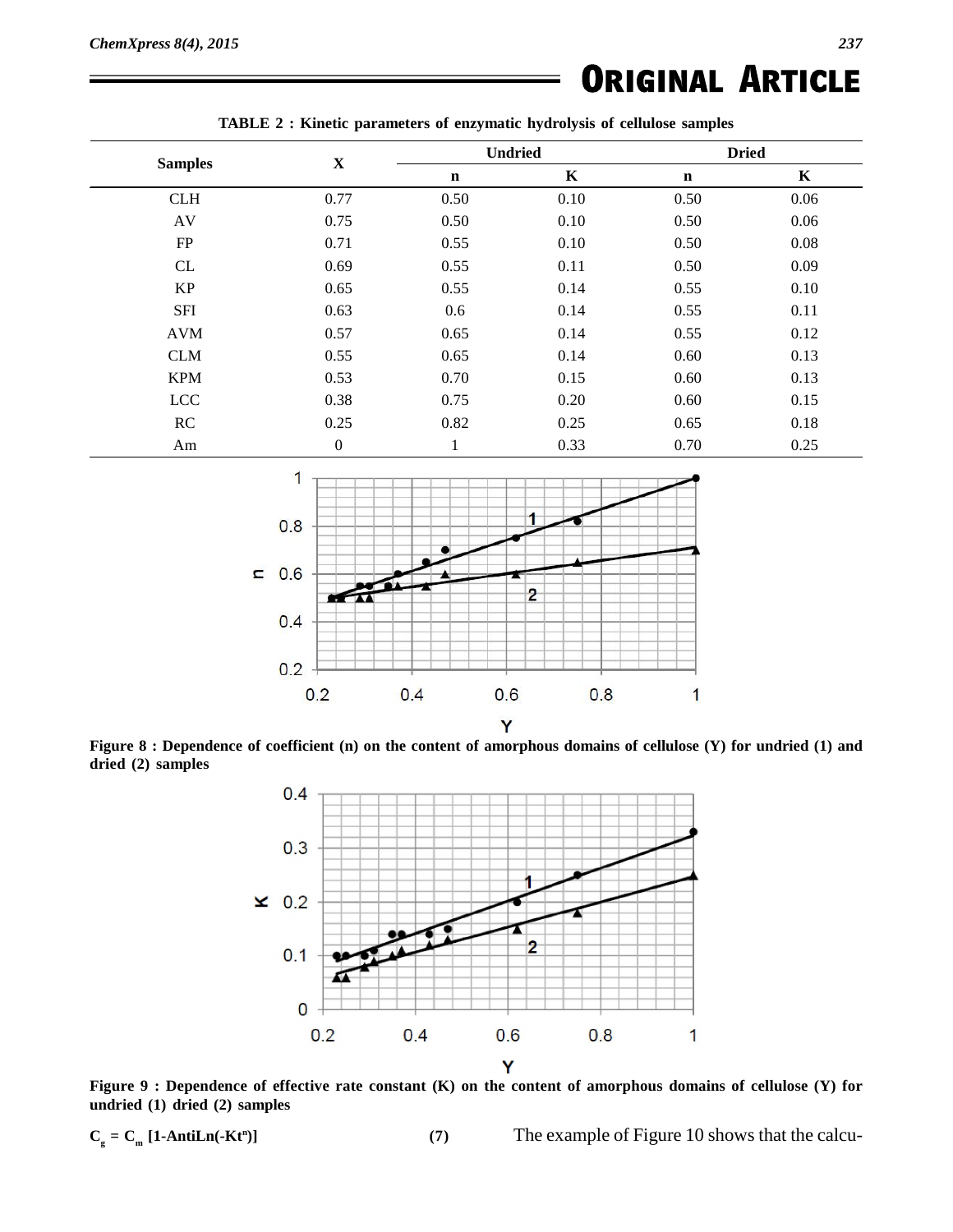

**Figure 10 : Experimental and calculated concentrations of glucose after enzymatic hydrolysis of the dried cotton liner for 24 h**

lated glucose concentration is approximately the same as the experimentally determined concentration of the sugar.

#### **CONCLUSIONS**

The equation of Avrami-Kolmogarov-Erofeev<br>
(2) was used for linearly analysis of the same. (AKE) was used for kinetic analysis of the enzy matic hydrolysis of cellulose samples with different structural characteristics. It was shown that AKE equation adequately describes the experimental ki netic curves. For highly crystalline microcrystalline cellulose coefficient n in the AKE-equation is 0.5, which is typical for diffusion mechanism of the process. With decreasing of crystallinity degree of cellulose samples coefficient n increases and for com pletely amorphous cellulose in a wet state n-value achieves 1 that indicates on the first-order reaction.  $[5]$ Intermediate n-value from 0.5 to 1 for the other samples shows that the enzymatic hydrolysis is limited by diffusion of the large enzyme molecules into the cellulose substrates. Drying of cellulose samples decreases volume of pores and therefore increases contribution of the diffusion to integral enzymatic hydrolysis process. Effective rate constant K of en zymatic hydrolysis also increases with decreasing<br>of crystallinity of the cellulose sample. Besides the [7] of crystallinity of the cellulose sample. Besides, the K*-*value for the wet sample was higher than for the dry sample. The use of parameters of AKE-equation allows predicting the kinetics of cellulose conver sion into glucose during enzymatic hydrolysis.

#### **REFERENCES**

- **[1]** T.Jeoh, C.I.Ishizawa, M.F.Davis, M.E.Himmel, W.S.Adney, D.K.Johnson; Cellulase digestibility of pretreated biomassislimited by cellulose accessibility, Biotechnol.Bioeng., **98**, 112-122 **(2007)**.
- **[2]** A.Hendrikis, G.Zeeman; Pretreatments to enhance the digestibility of lignocellulosic biomass, Biores.Technol., **100**, 10-18 **(2009)**.
- **[3]** M.Wada, I.Masakazu, K.Tokuyasu; Enzymatic hy drolysis of cellulose I is greatly accelerated via its conversion to the cellulose II form, Polym.Degradation and Stability, **95**, 543-548 **(2010)**.
- **[4]** L.T.Fan,Y.H. Lee, D.H.Beardmore; Mechanism of the enzymatic hydrolysis of cellulose: Effects of major structural features of cellulose on enzymatic hydrolysis*,Biotechnol.Bioeng.,* **22***,* 177-199 **(1980)**.
- **[5]** L.T.Fan, Y.H.Lee, D.H.Beardmore; The influence of major structural features of cellulose on rate of enzymatic hydrolysis*, Biotechnol.Bioeng.,* **23,** 419- 424 **(1981)**.
- **[6]** S.Park, J.O.Bake, M.E.Himmel, P.A.Parilla, D.K.Johnson; Cellulose crystallinity index: measurement techniques and their impact on interpreting cellulase performance*, Biotechnol.for Biofuels,* **3, 1-**10 **(2010)**.
- **[7]** M.Ioelovich, E.Morag; Effect of cellulose structure on enzymatic hydrolysis,Bioresources, **6**, 2818-2834 **(2011)**.
- **[8]** M.Hall, P.Bansal, J.Lee, M.Realff, A.Bommarius; (**2011**).<br>M.Hall, P.Bansal, J.Lee, M.Realff, A.Bommarius;<br>Cellulose crystallinity – a key predictor of the enzymatic hydrolysisrate, FEBS Journal, **277**, 1571-1582